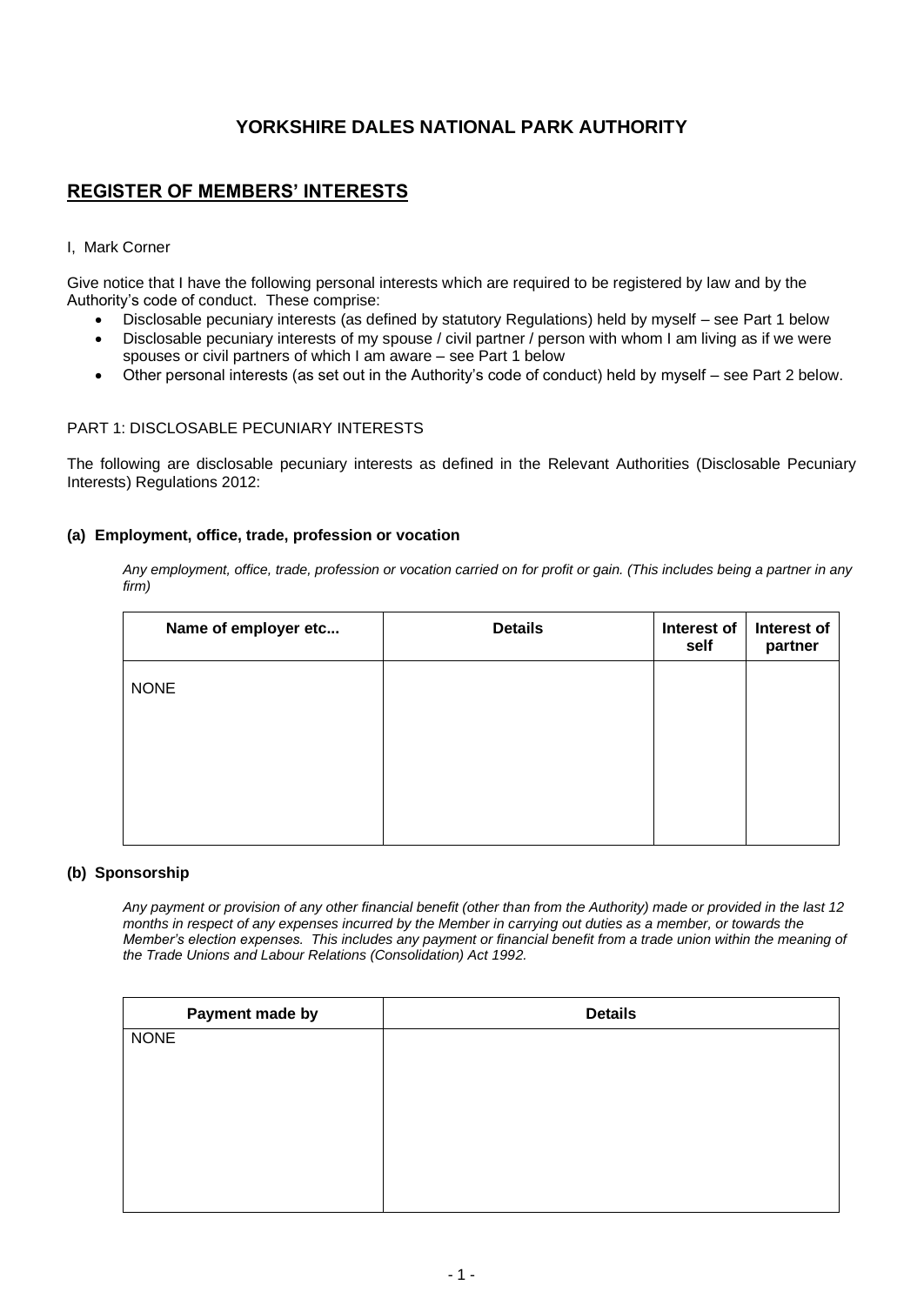# **(c) Contracts**

*Any contract under which goods or services are to be provided or works are to be executed and which has not been fully discharged which is made between the Authority and* 

- o *the Member and/or*
- o *to the Member's knowledge, by their spouse or civil partner, by a person with whom they are living as husband and wife, or by a person with whom they are living as if they were civil partners and/or*
- o *any body in which any of the above have a beneficial interest*

| <b>Name of contract</b> | <b>Details</b> | Interest of<br>self | Interest of<br>partner |
|-------------------------|----------------|---------------------|------------------------|
| <b>NONE</b>             |                |                     |                        |
|                         |                |                     |                        |
|                         |                |                     |                        |
|                         |                |                     |                        |
|                         |                |                     |                        |

# **(d) Land**

*Any beneficial interest in land (not including an easement, servitude, interest or right in or over land which does not carry with it a right to occupy the land or to receive income) which is within the area of the Yorkshire Dales National Park.*

| Address or description of land                       | <b>Details</b> | Interest of<br>self | Interest of<br>partner |
|------------------------------------------------------|----------------|---------------------|------------------------|
| Langber Plantation, Langber Lane,<br>Settle.         | Woodland       | Yes                 |                        |
| Woodland, Langber<br>The Hawes<br>Lan, Settle        | Woodland       | Yes                 |                        |
| Mount Pleasant House, Langcliffe,<br>Settle BD24 9NQ | Dwelling House | Yes                 | Yes                    |

### **(e) Licences**

*Any licence (alone or jointly with others) to occupy land in the area of the Yorkshire Dales National Park for a month or longer.*

| Address or description of land | <b>Details</b> | Interest of<br>self | Interest of<br>partner |
|--------------------------------|----------------|---------------------|------------------------|
| <b>NONE</b>                    |                |                     |                        |
|                                |                |                     |                        |
|                                |                |                     |                        |
|                                |                |                     |                        |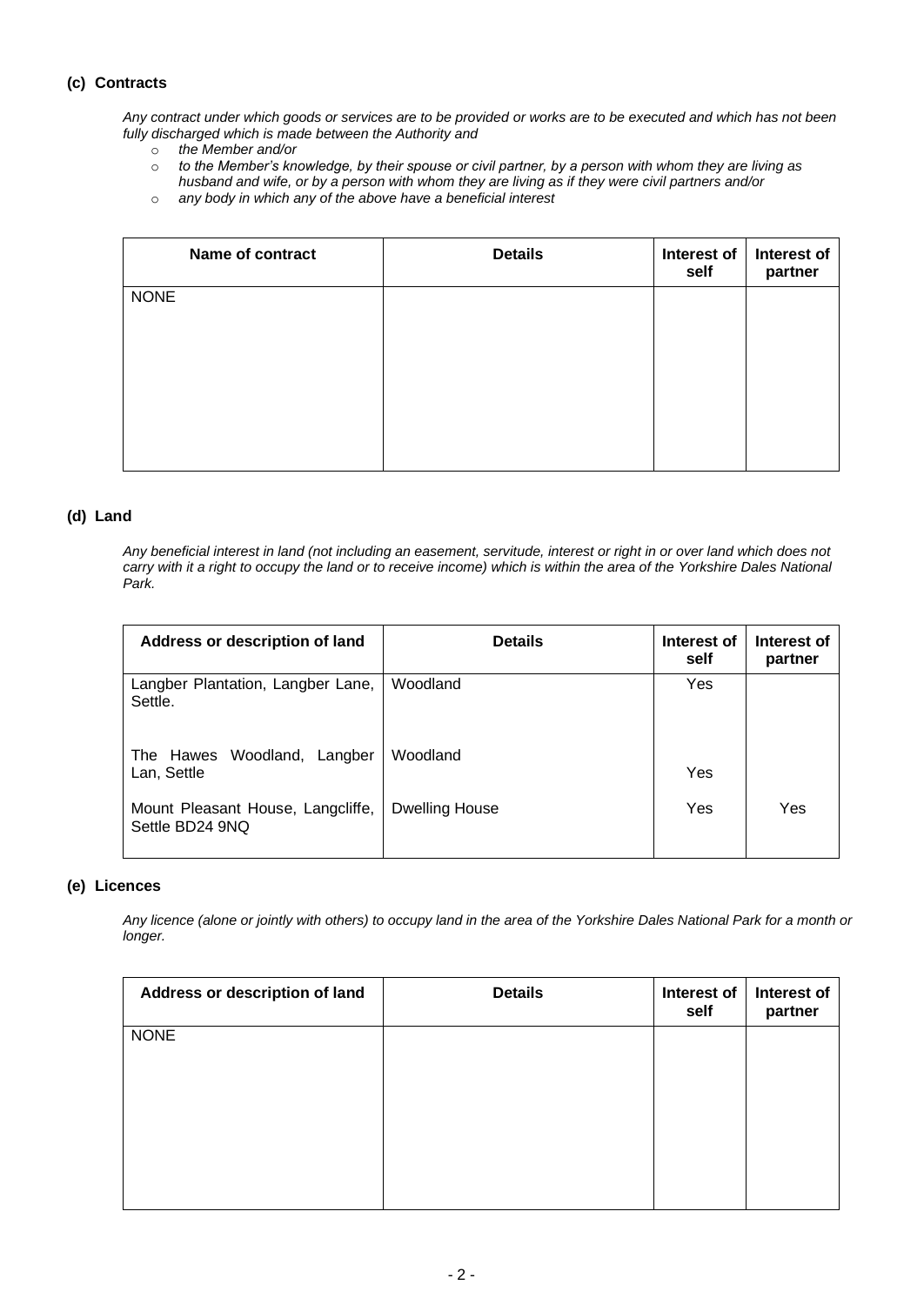# **(f) Corporate tenancies**

*Any tenancy where (to the Member's knowledge) the landlord is the Authority and the tenant is a body in which* o *the Member and/or*

o *to the Member's knowledge, their spouse or civil partner, a person with whom they are living as husband and wife, or a person with whom they are living as if they were civil partners* 

*has a beneficial interest.*

| Address or description of land | <b>Details</b> | Interest of<br>self | Interest of<br>partner |
|--------------------------------|----------------|---------------------|------------------------|
| <b>NONE</b>                    |                |                     |                        |
|                                |                |                     |                        |
|                                |                |                     |                        |
|                                |                |                     |                        |

# **(g) Securities**

*Any beneficial interest in securities of a body where that body (to the Member's knowledge) has a place of business or land in the Yorkshire Dales National Park and either:*

- o *The total nominal value of the securities exceeds £25000 or one hundredth of the total issued share capital of that body; or*
- o *If the share capital of that body is of more than one class, the total nominal value of the shares of any one class in which*
	- *the Member and/or*
	- *to the Member's knowledge, their spouse or civil partner, a person with whom they are living as husband and wife, or a person with whom they are living as if they were civil partners*

*has a beneficial interest exceeds one hundredth of the total issued share capital of that class.*

| Name of body concerned | <b>Details</b> | Interest of<br>self | Interest of<br>partner |
|------------------------|----------------|---------------------|------------------------|
| <b>NONE</b>            |                |                     |                        |
|                        |                |                     |                        |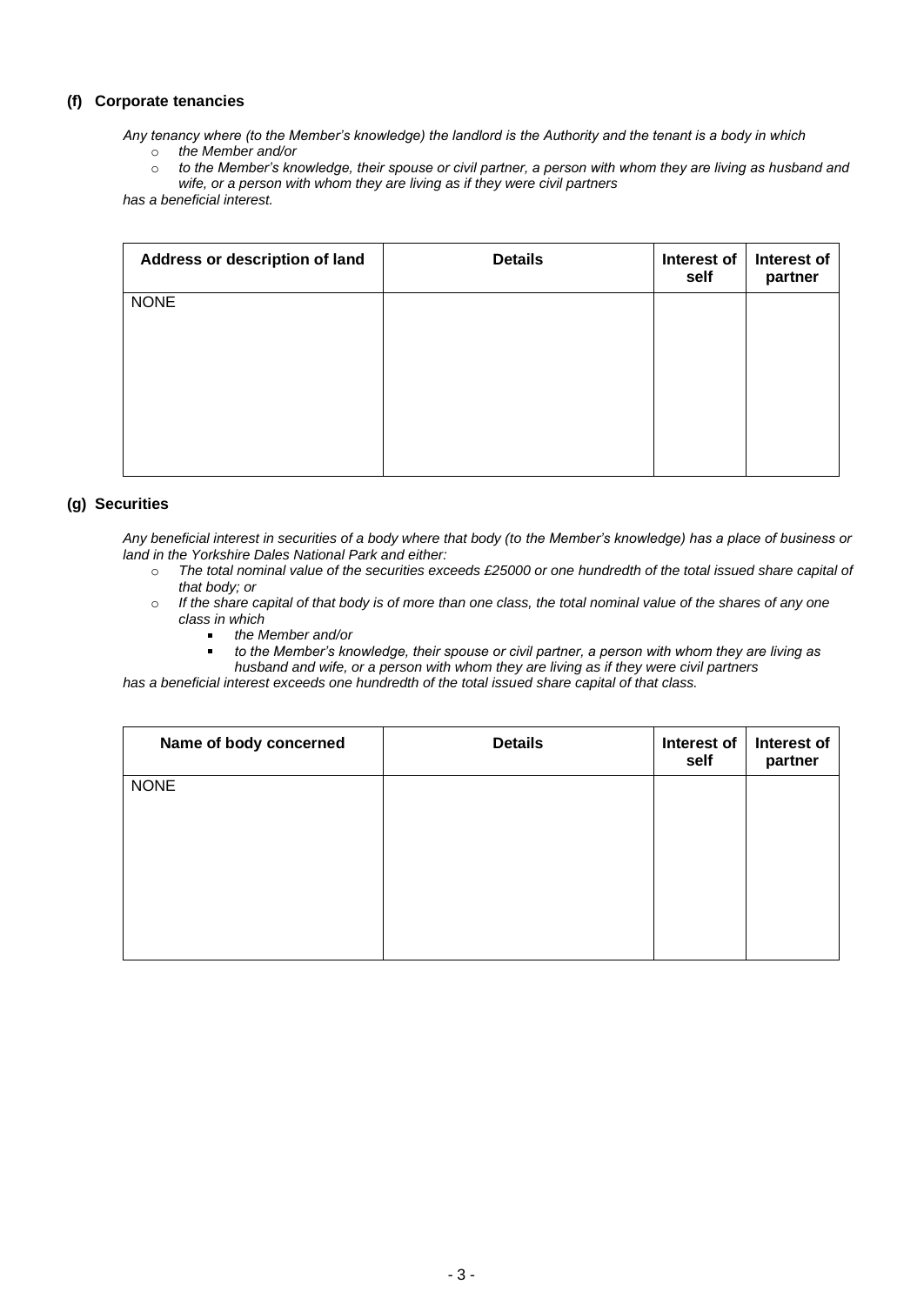# PART 2: OTHER PERSONAL INTERESTS

The following are personal interests as defined in paragraph 11 of the code of conduct of the Yorkshire Dales National Park Authority:

### **(a) Your membership of any body to which you are appointed by the Authority**

*Please list your membership of any body to which you have been appointed or nominated by the Authority (including Partnerships).*

| Name of body | <b>Details</b> |
|--------------|----------------|
|              |                |
|              |                |
|              |                |
|              |                |
|              |                |

### **(b) Your membership of any public body**

*Please list your membership of any public authority or body exercising functions of a public nature (e.g. District/Borough Councils, Fire Authority, Police Authority and Parish Councils, School Governing Bodies etc).*

| Name of body | <b>Details</b> |
|--------------|----------------|
|              |                |
|              |                |
|              |                |
|              |                |
|              |                |

# **(c) Your membership of any charitable body**

*Please list your membership of, or position of general control or management in, any charity, or other body directed to charitable purposes.*